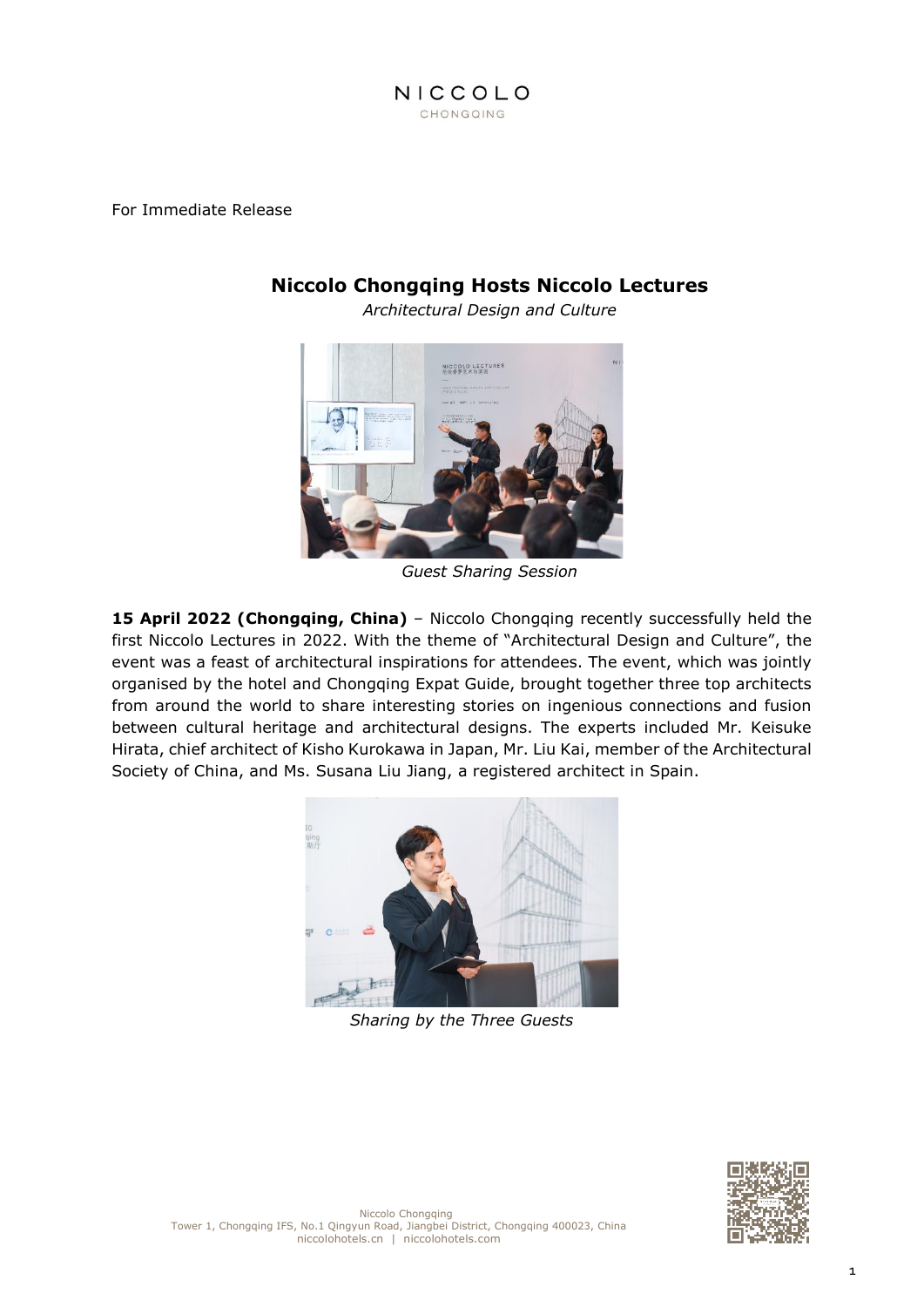At the event, the three guests shared information about interesting stories and challenges they face in their work, and provided refreshing takes on the professional interpretation of design concepts. Mr. Keisuke Hirata talked about the influence of urban culture on architectural design and explored the harmonious co-existence between nature and humans throughout history. During his speech, he mentioned a hot spring hotel project in Vietnam which was built with wood and stones sourced from the local area. Boulders which had fallen nearby were transported and installed at the courtyard of the hot spring. They formed a connection with the pristine mountains at the back of the hotel and strengthened the bond between the building and the local environment.

Ms. Susana Liu Jiang compared two kinds of structures that famed Spanish architects Antonio Gaudi and Felix Candela were known for. She analysed the Egongyan Bridge and Wanzhou Yangtze River Bridge in Chongqing, highlighting the unique structural beauty these structures showcase.

Mr. Liu Kai looked at architectural concepts from the philosophical prospective. He suggested that architectural designs should follow the R (Respectful), I (Inclusive), F (Forward-looking), I (Intriguing) principle. He believes that good architectural design is one that respects local customs, the environment and history, and is both practical and aesthetically pleasing. At the same time, the innovation of architectural style and building materials in different usage scenarios are also particularly important. This gives a more vivid and three-dimensional interpretation of architecture and affords guests a new understanding of the design.



*On-site Interaction Session*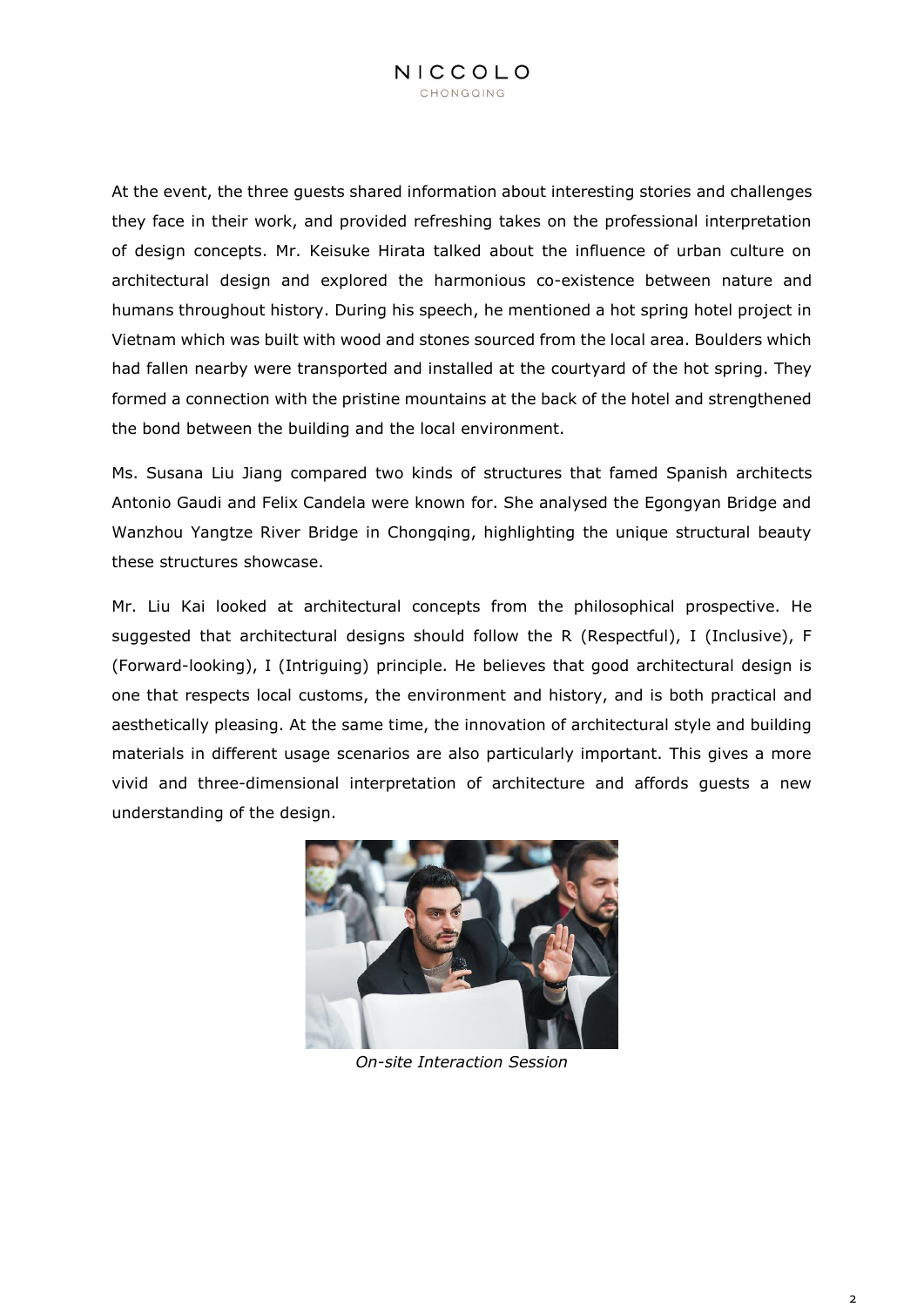The event ended with a guest discussion session. When assessing the hotel in which they were speaking, Ms. Susana Liu Jiang said that: "The hotel has put a lot of care and effort into design and art. The attention to building materials and to the details and quality of the interiors is very impressive. In addition, the hotel has handled the corner rooms very well with double-sided floor-to-ceiling windows, which are very unique."

Mr. Keisuke Hirata added that: "Niccolo has placed a lot of art pieces in different parts of the hotel. I really like this idea of spending quality time with the art work." And Mr. Liu Kai spoke highly of Niccolo Chongqing's superior geographical location, excellent design style and trendy artistic atmosphere.



*On-site Sharing*

"In future, the hotel will continue to host different kinds of Niccolo Lectures," said Mr. Giorgio Olivotti, general manager of Niccolo Chongqing. "We sincerely invite adventurers from all walks of life to come and share their life stories. We hope that, through these activities, we can bring more inspirations to everyone about travel, culture and art."



*Skyline Tea Break*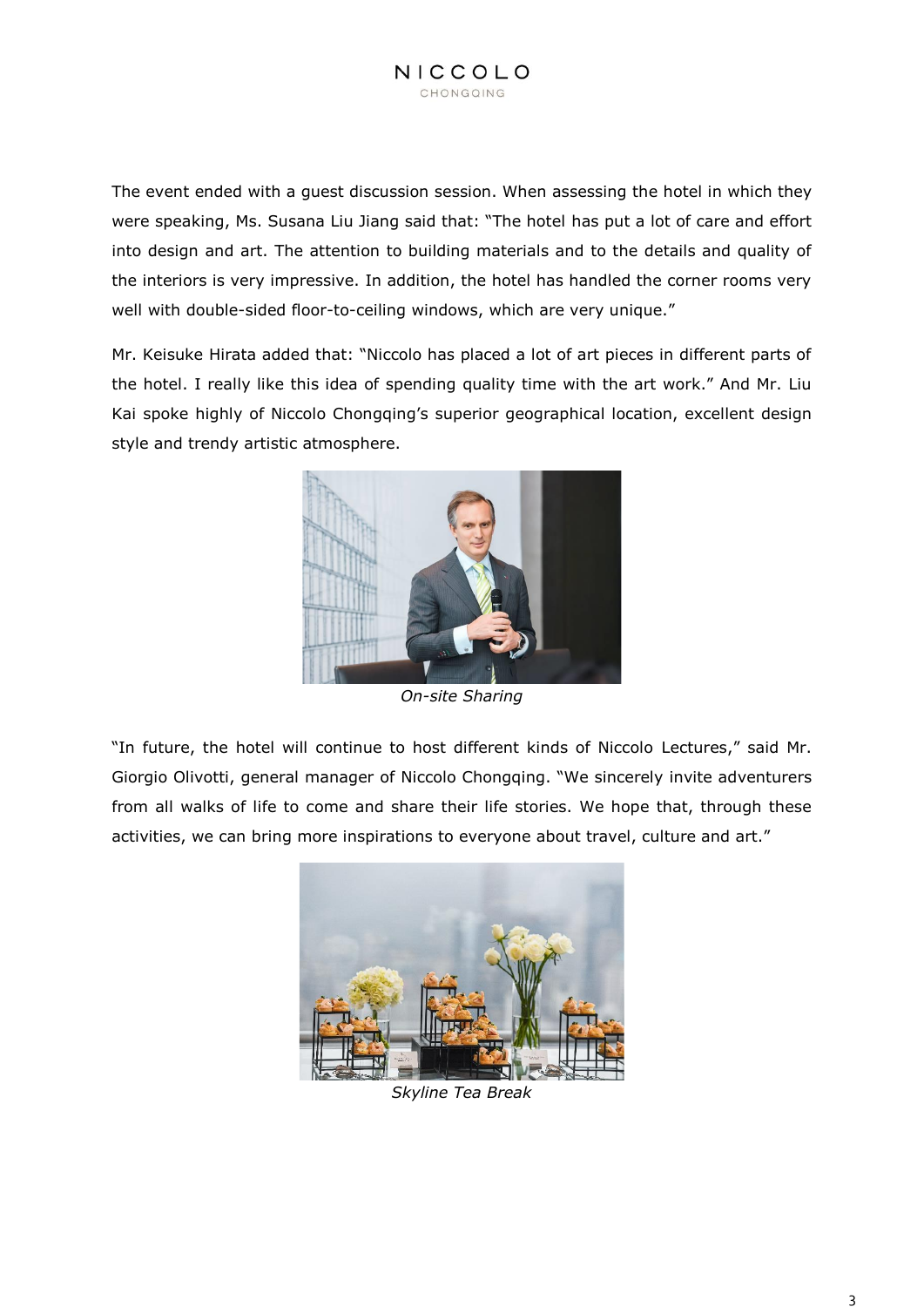True to Niccolo brand's mantra of 'New Encounters' and spirit of discovery, Niccolo hotels present a series of fascinating and diverse dinner talks called Niccolo Lectures. These private events give the floor to adventurers, entrepreneurs, lifestyle and business innovators, celebrities and sports stars to share their unique insights and remarkable life journeys.



*Group Photo of Hotel Management and Invited Guests*

\*END\*

## **About Niccolo Chongqing NEW ENCOUNTERS. TIMELESS PLEASURES.**

The city's highest hotel offers a superb location in the heart of Jiangbeizui, Chongqing's dynamic new Central Business District and the city's most fashionable address. Ideally situated on levels 52 to 62 of Tower 1 Chongqing IFS, The Hotel offers the discerning traveller 252 elegant, luxurious guestrooms and suites with spectacular, unrivalled vistas of Chongqing and beyond that naturally shift as the day transitions from day into night. The three sky-high destination restaurants and bar on level 62, Niccolo Kitchen, The Tea Lounge and Bar 62 which bring together culture, gastronomy and breath-taking views to offer a variety of unique, sky-high destination dining experiences that are sure to delight the discerning palates of today's global travellers as well as the city's well-heeled locals. In addition, the hotel will include fitness centre Sky Gym, The Spa with five treatment rooms, and Sky Pool, a 20-metre swimming pool with panoramic views.

Niccolo Chongqing is set to become the city's desirable location for conferences, events, weddings and other celebrations. The hotel will offer outstanding event venues, including ten function rooms, the spacious Niccolo Ballroom with direct car access and outdoor event space The Courtyard on level 4, a stunning show-stopping, glass enclosed Conservatory on level 61.